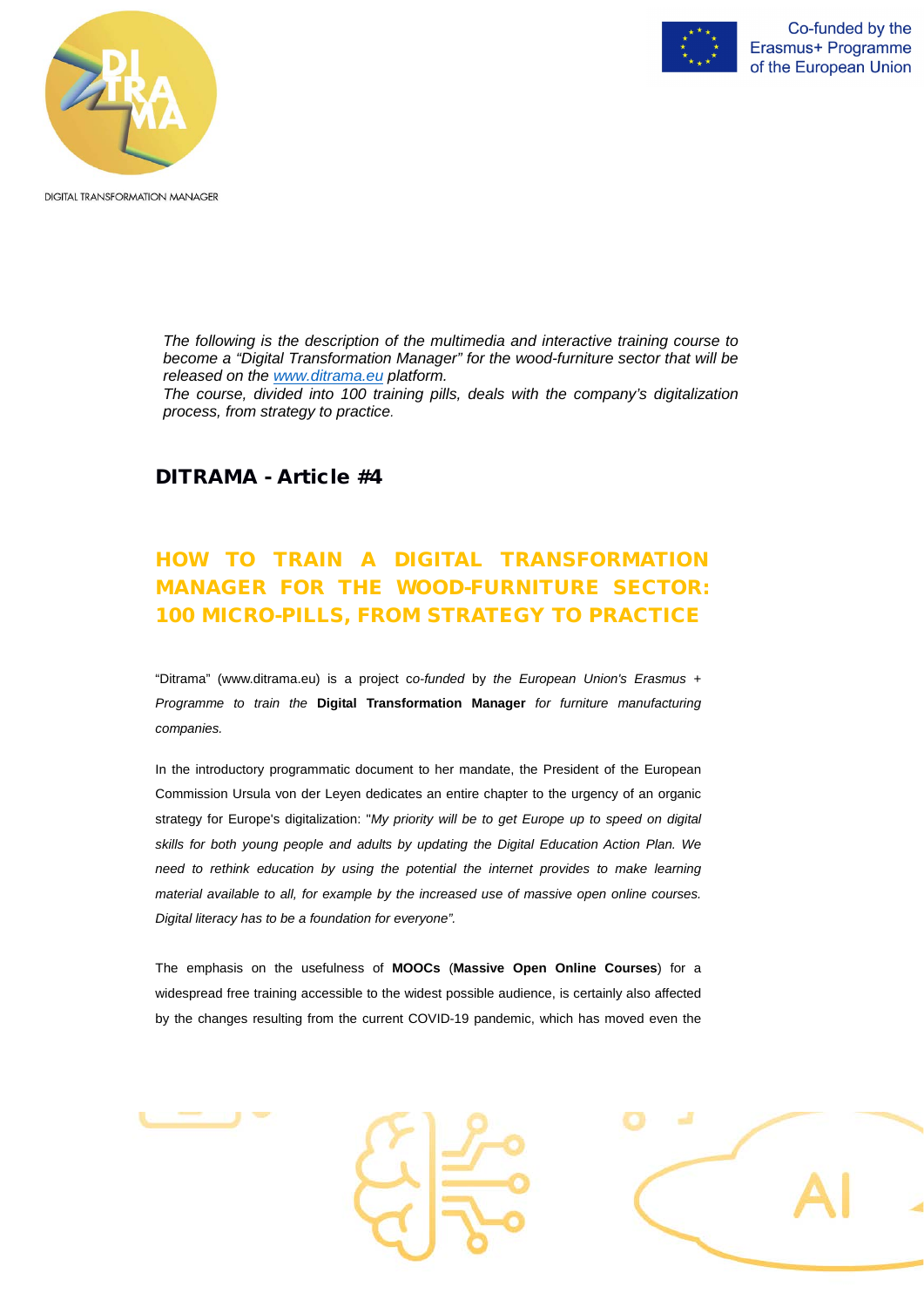



Co-funded by the Erasmus+ Programme of the European Union

**DIGITAL TRANSFORMATION MANAGER** 

technical-specialist training courses which have traditionally required physical presence to digital platforms.

The DITRAMA project is a forerunner of this trend: having grasped the urgency for the European furniture sector to rely on adequately trained staff to guide business digital transformation processes, it has developed a **digital, interactive and freely accessible training course** for students and professionals and advanced training paths both in the wood-furniture sector and in transversal paths, linked to product innovation or ICT (*future workers),* and to young people already active in the world of work *(professional workers).*

The training course consists of 100 micro-pills, which illustrate, in an interactive and captivating way, the essential contents for this new professional profile, divided into different skill areas.

Some practical examples, cases studies and real business experiences enrich the training course with interesting elements at every level of experience.

In the few minutes of each training pill, university teachers, researchers, leading figures from the business world and experts in the furniture sector from different European countries introduce a key theme, develop it in its essential features and offer some in-depth materials to learn more about the topics discussed.

From strategy to practice: while some training pills are dedicated to understanding the company's level of digital maturity and defining the general strategy for digital transformation, the DITRAMA path also introduces more technical aspects and specific technologies that can be adopted, without neglecting the integration of digitalization with other business dimensions: general management, sustainability, marketing and customer relations, privacy,

safety and data protection. Particular attention is also given to disruptive technologies, from



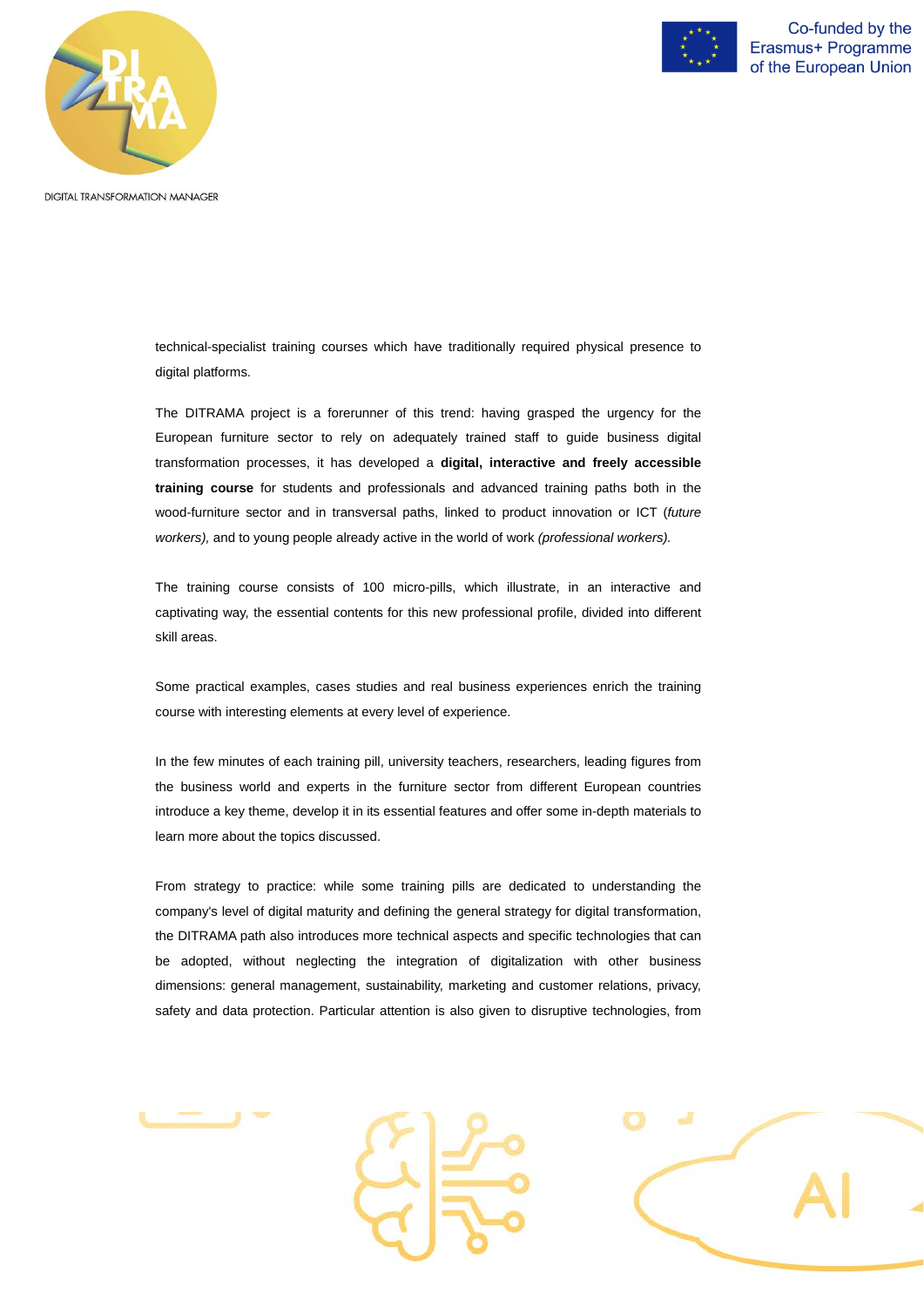



Co-funded by the Erasmus+ Programme of the European Union

**DIGITAL TRANSFORMATION MANAGER** 

big data to digital twins, from augmented and virtual reality to cloud management, as well as horizontal and vertical system integration.

Special focus is also given to some sector-specific aspects, such as robotics, blockchain, anticounterfeiting technology, design softwares and technologies (additive manufacturing, 3D printing, rapid-prototyping), product design-production transition tools and logistics management.

With 4 technical learning units and 6 transversal learning units, the course is a comprenhensive compendium of the technologies applied to the wood-furniture sector and allows the development of specific skills as well as an appropriate vocabulary.

The course can be taken in its entirety or by selecting the areas or single videopills of interest, since each of them contains all the elements useful for understanding the topic to which it is dedicated, including additional in-depth materials.

The course content will be available in 7 European languages (English, French, Italian, Spanish, Polish, Romanian and Portuguese) - also to facilitate the mobility of students and workers as well as the learning of specific content in another language - and the platform is built according to the most effective user-interface principles for maximum accessibility.

Details to enroll to the Pilot sessions of the training course and previews will be available soon on [www.ditrama.eu](http://www.ditrama.eu/) website.